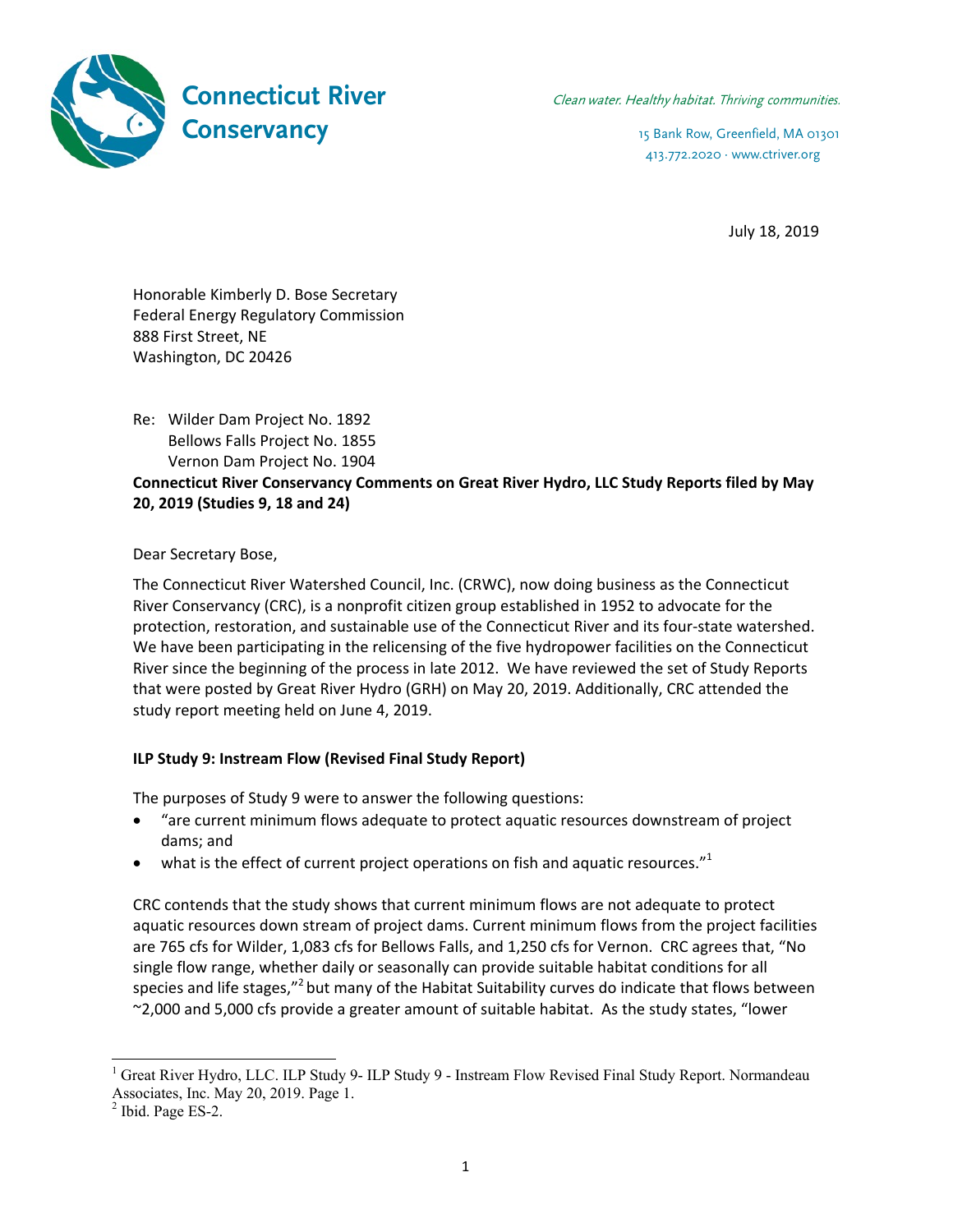Connecticut River Conservancy comments on Great River Hydro Study Reports dated May 20, 2019 July 18, 2019

flows used tend to provide the highest AWS values for a majority of species and life stages."<sup>3</sup> CRC notes that "lower flows" is referring to a scale that has the baseline conservation flow on the low end and 16,000 cfs on the high end. This would indicate that the current minimum flows are not ideal for providing maximum habitat for most species. As we know, resident and migratory species are adapted to a natural river system with seasonal fluctuations. The more closely project operations mimic a natural river, the more protective they will be to those species.

The study indicates that fry habitat shifts to different areas of the river at different flows, "At higher flows most fry would be expected to be restricted to a band of shallow/slow habitat along the stream margin. The band of suitable habitat migrates laterally as flows increase… the implied immobility of fry under a dual flow analysis is unrealistic. Under the dual flow the majority of habitat would be lost as flows increase from 700 cfs to above 2,500 cfs as there is minimal overlap in habitat, assuming fry are essentially immobile. But as fry already occupy the available edge habitat, they would only need to move a few feet as flows increase or decrease."<sup>4</sup> While it may be true that fry would only need to move a few feet, it is not clear whether they can do that during a rapid change in the rate of flow. If the flow rate changes by several thousand cfs over the course of an hour or two, it is very likely that fry in the shallowest reaches of habitat could become stranded or swept downstream. The ability of fry to move safely depends on appropriate ramping rates. Drastic fluctuations in flows that result from peaking of the facility are detrimental to aquatic species. Generally, the outflow from the dams changes on the order of 4,000 to 9,000 cfs twice daily. While this study identifies appropriate protective steady state flows, it does not address the impact of peaking of the facilities.

Much of the conclusion relies on relating information about a "strawman" scenario where no details were provided as to the parameters used. It is quite difficult to understand the effects of a change of operational scenario without knowing what that change was. Additionally, the conclusions when comparing the baseline to the strawman seem to cherry pick only those that would indicate that an increase in minimum flow (having no idea what minimum flow was used) would be detrimental to or have no effect on available habitat. For instance, "an increase in minimum flows during the summer results in lower AWS for White Sucker and Smallmouth Bass fry,"<sup>5</sup> but what about the other species under consideration? CRC strongly urges restraint in developing conclusions based on this one model run.

During the aquatic workgroup meetings over the last year stakeholders requested that Great River Hydro conduct an inflow equals outflow model run in order to evaluate the effect of that possible operational scenario on habitat. Great River Hydro executed that request but CRC notes that there was no habitat analysis conducted in coordination with that model run and no information from this model run was included in the study report, so the stakeholders and FERC cannot benefit from any information that might have been gleaned from that example. Conversely, GRH feels it is important to include 18 pages of charts showing possible changes in habitat duration affecting specific species as a comparison between the baseline and the 'mystery' strawman scenario.

l

 $3$  Ibid. Page 196.

<sup>4</sup> Ibid. Page 181.

 $<sup>5</sup>$  Ibid. Page 197.</sup>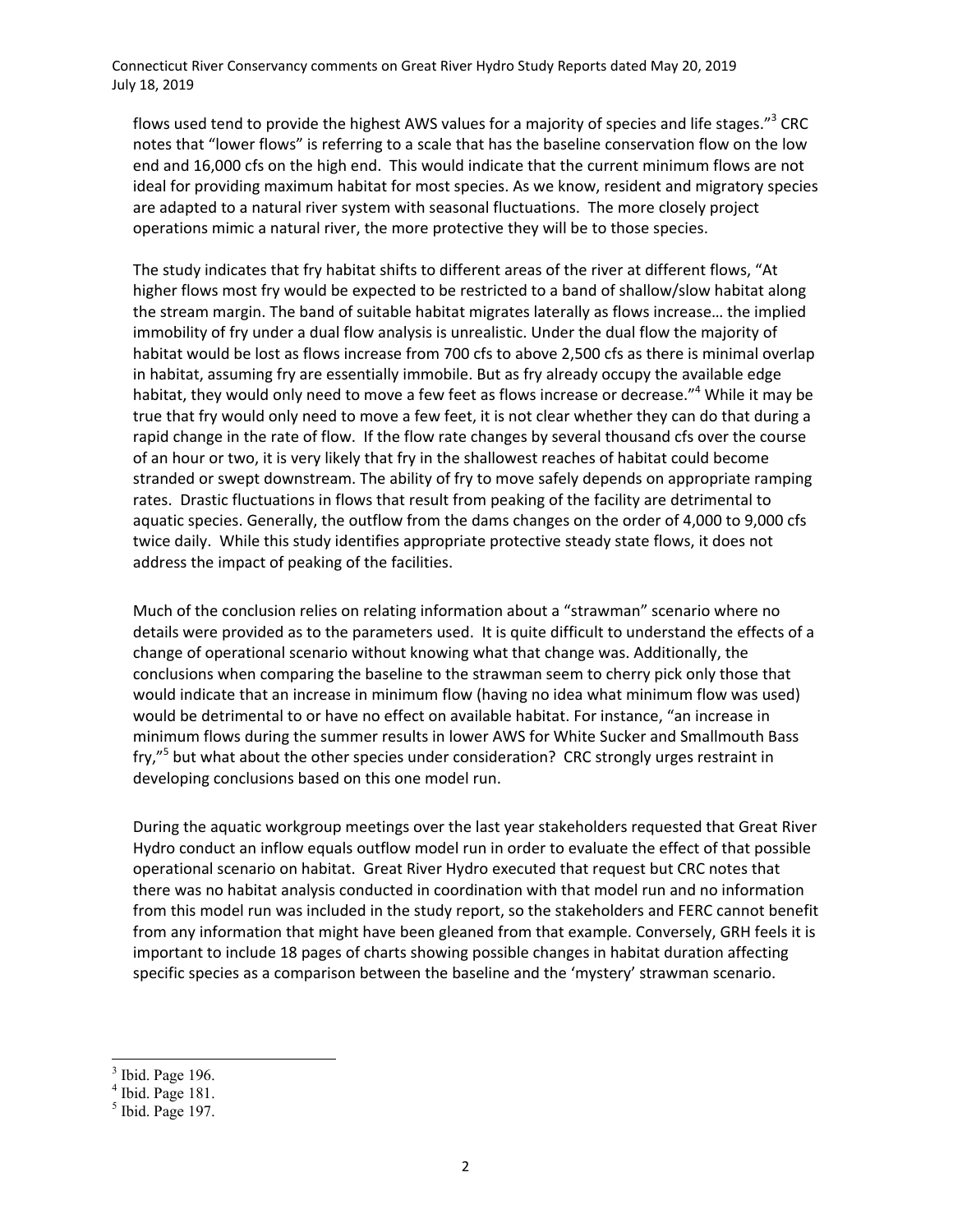Connecticut River Conservancy comments on Great River Hydro Study Reports dated May 20, 2019 July 18, 2019

In conclusion, we are in agreement that Study 9 alone should not be used to define operating conditions. The study, focused on steady state flows does not illuminate the effect on habitat when the facilities are rapidly changing the outflow twice daily due to peaking. There is a growing body of knowledge that indicates that hydro-peaking heavily impacts riverine ecosystems by disrupting available habitat, spawning, migratory cues, substrate and ecological communities. CRC looks forward to additional conversations between the agencies, the aquatic working group, and GRH to explore possible operating scenarios, which, we assume might include additional model runs to ascertain feasibility and project effects.

## **ILP Study 18: American Eel Upstream Passage Assessment (supplemental study report)**

The goal of Study 18 was to, "provide baseline data on the presence of American Eels attempting to move upstream of the Wilder, Bellows Falls, and Vernon projects and the locations where they congregate while attempting upstream passage. The goal of the 2018 supplemental effort was to collect information on upstream migrating eels at Vernon throughout the migration season and during a period when the Vernon fish ladder was operating."<sup>6</sup>

Specifically, the 2018 supplemental effort was intended to, "conduct systematic surveys of eel presence/abundance at Vernon tailrace and spillway locations (including within the fish ladder following eel‐specific modifications) in order to identify areas of concentration of eels staging in pools or attempting to ascend wetted structures."<sup>7</sup>

GRH reports that, "Over the 22 weeks of visual surveys conducted from June 7, 2018 through November 1, 2018, 221 eels were observed at Vernon dam. The greatest number of eels observed in a single survey was 42 on June 13."<sup>8</sup> 221 is the total counted in WEEKLY surveys. We don't know how many fish ultimately passed, or how many attempts were made to pass.

GRH mentions in the study that, "At the visitor's window, eels were observed to be actively swimming, but frequently appeared to be circling in the large turn pool. In the counting room window, eels usually appeared traveling upstream at the bottom of the water column and 'falling back' or traveling downstream mid water column."<sup>9</sup> GRH has been actively working on making changes to the ladder to increase upstream passage of eels, but this "falling back" needs to be addressed. Additionally, "This behavioral observation coupled with the negative net count of juvenile eels reported for the Vernon fishway by VANR for 2018 suggests that the SalmonSoft monitoring equipment is not accurately enumerating both upstream and downstream passage."<sup>10</sup> Given this, Salmon soft is not the best way to count eels and GRH should consider investing in another way to count.

In addition to the comments provided above, please note that CRC supports the comments submitted by the natural resource agencies, including but not limited to, the New Hampshire Fish and Game Department (NHFGD), the Vermont Fish and Wildlife Department (VTFWD), and the

l

<sup>&</sup>lt;sup>6</sup> Great River Hydro, LLC. ILP Study 18-American Eel Upstream Passage Assessment. Supplement #3 to Study Report. Normandeau Associates, Inc. March 26, 2019. Page 10.

 $^7$  Ibid.

 $8$  Ibid. Page 12.

<sup>&</sup>lt;sup>9</sup> Ibid.

 $10$  Ibid. Page 19.